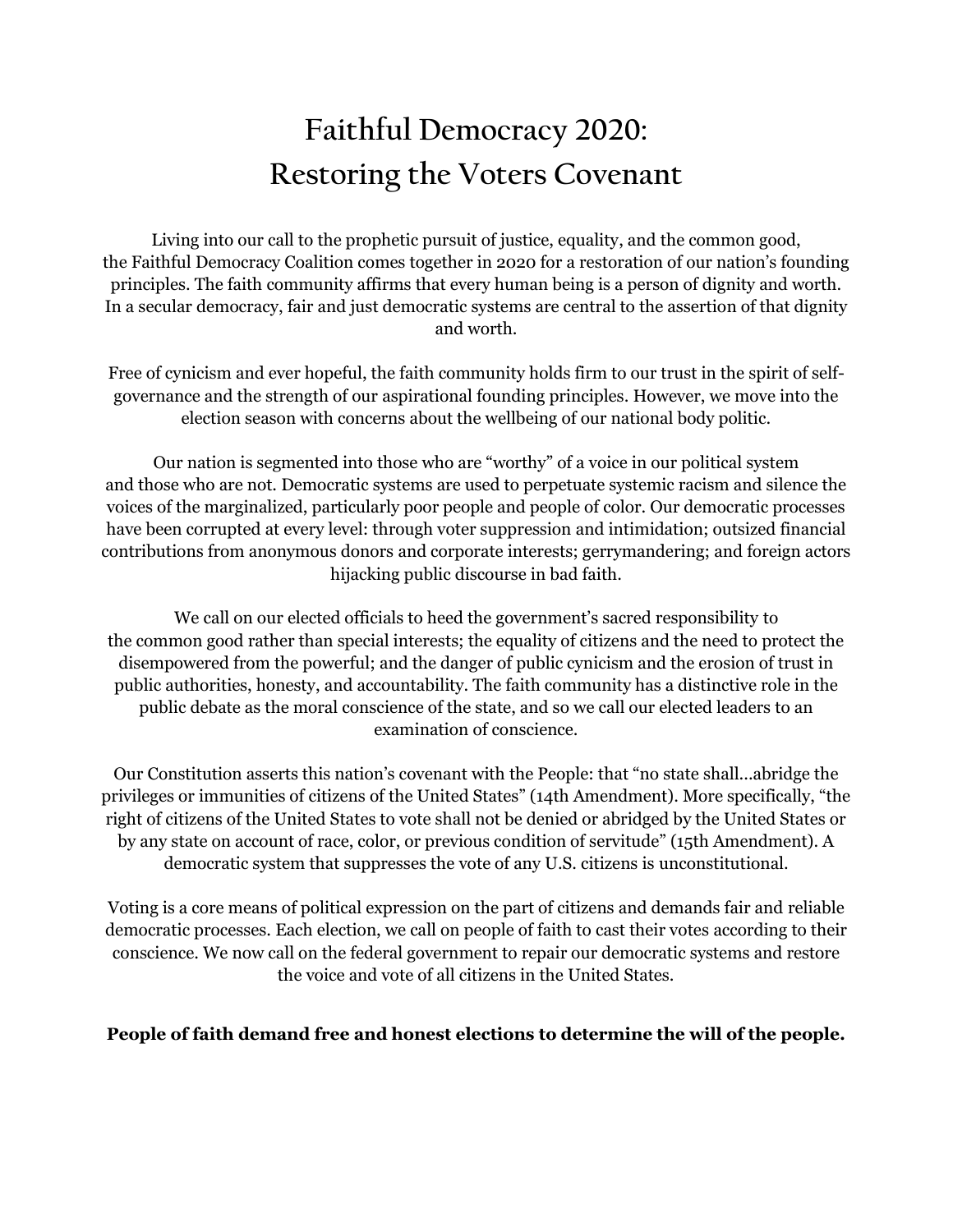## It is immoral and contrary to a healthy democracy when

**…corporations are given the rights of people and allowed to finance campaigns as a form of free expression.** Secret special interest money has poured into influencing elections and drowned out the voices of actual voters. The temptation to use money to buy unjust favors is a moral matter for the religious community, and moneyed interests have undue influence on our elected leaders.

**…there are no protections from racially discriminatory voting rules that prevent citizens from voting**. Currently, state and local laws cannot be challenged until after the votes have been counted and the election is called. The Voting Rights Act must be fully restored to protect voters' rights before an election takes place, especially voters of color whose voices have historically been suppressed.

**…voter disenfranchisement is clearly rooted in racist policies and history.** Formerly incarcerated citizens are disenfranchised even after serving their time. These populations deserve equal voting rights and representation, like all other citizens of the United States.

**…trust in our democratic systems is dwindling**. Evidence of orchestrated attempts by outside parties to covertly interfere in our nation's elections has sown discord among the populace and deepened political divisions. When our elected leaders fail to provide the needed resources to secure future elections from predicted hacking, they invite interference by nefarious actors. Confusing electoral outcomes could sow further discord and potentially threaten an orderly and peaceful transition of power.

**…leaders in power wield that power to manipulate and diminish the representation of some citizens over others**. Gerrymandering primarily restricts and curtails the voice of communities of color by undermining their political expression, thus depriving them of their right to participate equally in elections. Residents of the District of Columbia are delegated to second-class citizenship without voting representation in Congress.

## **Additionally, we urge Congress to restore the well-being of our democracy by:**

- $\checkmark$  Ensuring the accessibility of polling locations (locations, hours, advertising).
- $\checkmark$  Expanding voters' options to cast their ballot (early voting, absentee voting, vote-by-mail).
- $\checkmark$  Making registration a seamless process (registering on Election Day, banning discriminatory voter roll purges, and automatic registration).
- $\checkmark$  Implementing other policies that incentivize electoral participation (multilingual ballots and Election Day holiday).